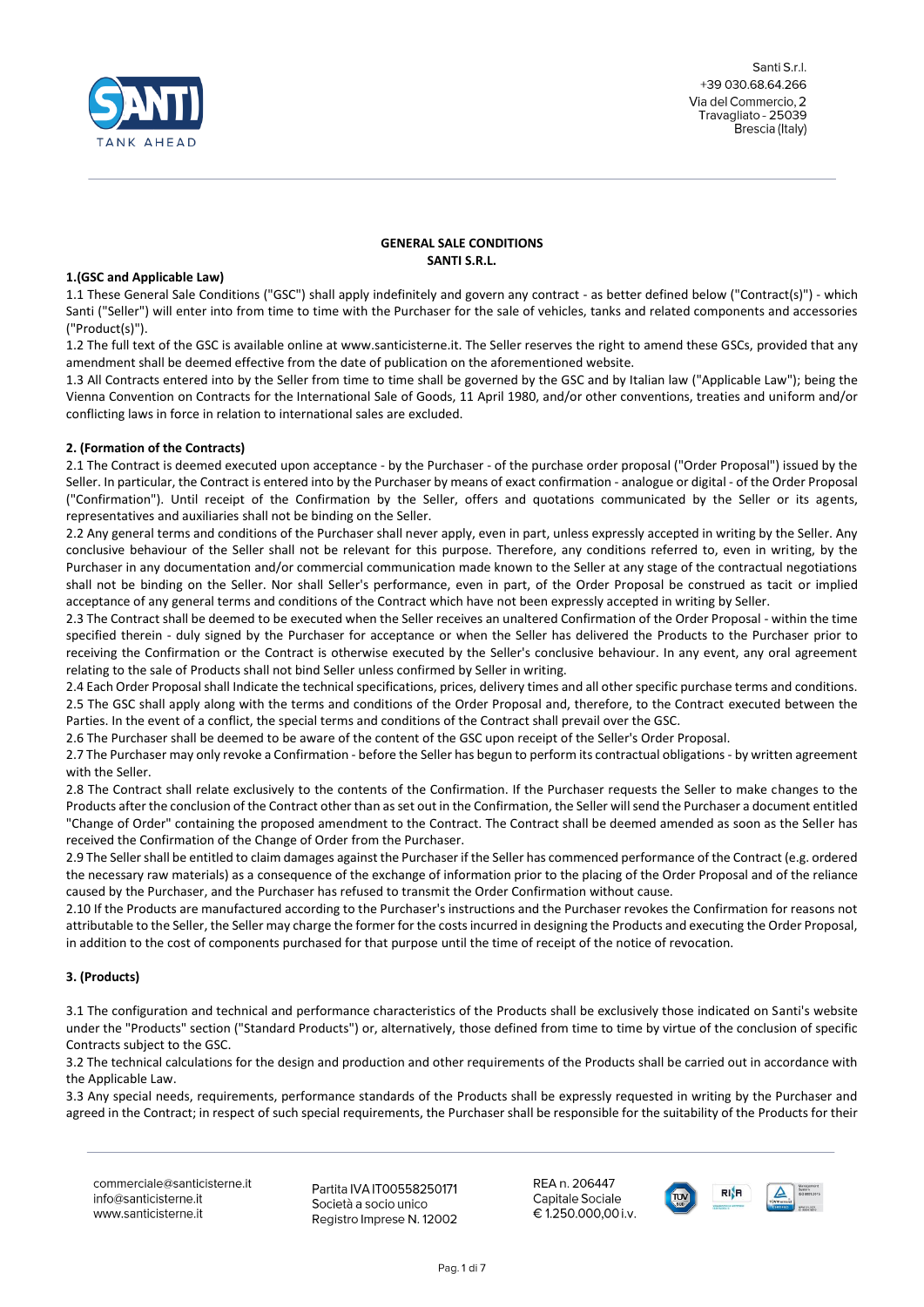

intended use and their compliance with the laws and regulations of the place where they are to be used. In this case, the Seller reserves the right to have the technical drawing and/or the technical design and/or the sample approved in writing by the Purchaser before the start of production. Any cost related - by way of example but not limited - to the manufacture of components, certificates, laboratory tests in connection with the manufacture of customized Products other than Standard Products shall be borne by the Purchaser. Any cost related to the modification of the Products in order to differentiate them from the Standard Products or the technical drawing and/or the approved sample shall be borne by the Purchaser.

3.4 It is understood and agreed that the Products - once delivered to the Purchaser - shall not be exposed to elements and natural agents which may alter, deteriorate or in any way compromise their structure, consistency, appearance or quality.

3.5 The Seller shall be free to make technical or design changes to the Products without any obligation to notify the Purchaser in advance. The Seller shall not be obliged to make any changes to the Products already manufactured or in the course of production. The Purchaser shall be charged for any additional costs beyond those agreed and necessary for the manufacture of the Products as a result of modifications requested by the Purchaser and accepted by the Seller pursuant to article 2.8.

# **4. (Designs, Seller's documentation, industrial property rights)**

4.1 The prices and all the data, technical or not, including those related to the functionality and performance of the Products and contained in any descriptive and commercial documentation of the Seller (for example the data reported in brochures, leaflets, price lists, catalogues, websites, sales offers, or other paper, electronic and/or computer supports, etc.), except for what is specified in the accepted Order Proposal, shall not represent a commercial or contractual offer, but shall be understood as merely indicative and not binding for the Seller. Therefore, the Seller, at any time and without notice, reserves the right to make any changes that, at its sole discretion, it deems appropriate to improve the functionality and performance of the Products, as well as to meet the technological and production requirements agreed with the Purchaser.

4.2 Any drawings, documents, industrial and intellectual property rights, technical information or software relating to the manufacture, assembly or maintenance of the Products, as well as those relating to parts of the Products, and any other drawings, documents, industrial and intellectual property rights of the Seller transferred to the Purchaser before or after the execution of the Contract shall remain the exclusive property of the Seller. Such material shall not be exploited or otherwise used, directly or indirectly, for any purpose by Purchaser without Seller's written consent. Any trade marks, signs or logos identifying the Products shall be the exclusive property of the Seller and shall not be altered, changed, removed or deleted in any way by the Purchaser.

4.3 The Seller makes no warranty that the manufacture, use and marketing of the Products will not result in the infringement of any third party's intellectual property rights (patents, trademarks, designs, know-how, etc.), and shall therefore not be obliged to indemnify and/or hold harmless the Purchaser against any damages and/or claims by third parties In this respect.

4.4 If the manufacture of the Products is carried out by the Seller on the specific request and technical documentation of the Purchaser, the Seller shall not be liable for the infringement of third parties' industrial property rights, which shall instead be the exclusive responsibility of the Purchaser, who undertakes to indemnify and hold harmless the Seller from any damage or claim.

# **5 (Delivery)**

5.1 The Products are supplied EX WORKS Travagliato (BS), Italy, Incoterms® 2020, unless otherwise agreed between the parties in the relevant Contract. The Purchaser acknowledges and accepts that the Seller may increase the price of the Products by up to 5%. If there is an overall increase in the cost of production factors (including raw materials, energy, labour, etc.) of 5 per cent or more between the date of conclusion of the Contract and the agreed delivery date, the Purchaser undertakes to renegotiate in good faith with the Seller the price of the Products in such a way as to safeguard the economic balance of the Contract.

5.2 The Purchaser warrants that the Products may be freely imported into the country/place of delivery and/or destination and undertakes to pay for the Products even if, at the time of import into the country/place of destination, there will prohibitions or restrictions to import. 5.3 Delivery terms shall be deemed to be in favour of the Seller and in any case with the application of a reasonable tolerance of up to 30 working days.

5.4 In case of split deliveries, delay or failure to make a delivery shall not entitle the Purchaser to terminate the Contract.

5.5 The Purchaser shall always accept delivery of the Products, even in the case of partial deliveries.

5.6 If the Purchaser fails to collect the Products at its own expense within 15 calendar days of receiving notice that the Products are ready for delivery - for reasons not attributable to the Seller - the Purchaser will bear all risks and costs that may arise from the presence of the Products at the Seller's premises and any sum due to the Seller for any reason whatsoever will become immediately payable.

commerciale@santicisterne.it info@santicisterne.it www.santicisterne.it

Partita IVA IT00558250171 Società a socio unico Registro Imprese N. 12002

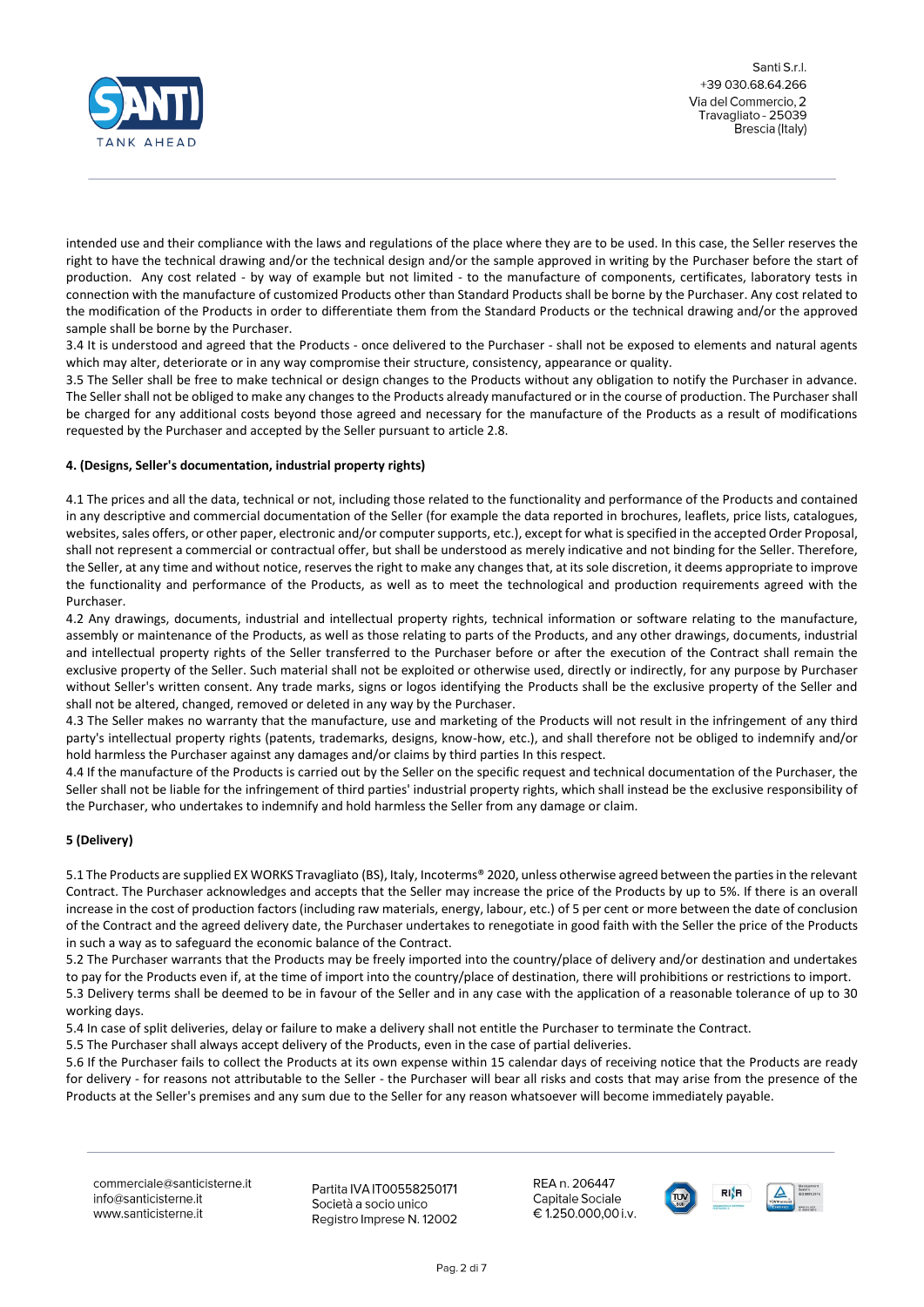

5.7 The delivery term will be extended for a period equal to the duration of the impediment, upon the occurrence of any inconvenience qualifying as a Force Majeure Event pursuant to article 12, including any breakdown and damage to the Seller's production facilities, as well as any other impediment beyond the control of the parties which would make delivery temporarily impossible or excessively onerous. 5.8 In the event of delay in accepting delivery, the Seller may charge the Purchaser for the costs of storage of the Products already manufactured and ready for transport and delivery, to the extent determined in accordance with the criteria set out below. The Seller shall not be liable for any loss, damage and/or deterioration of the Products, which shall be borne exclusively by the Purchaser. In particular, if the Products are ready for collection from the Purchaser and the delivery does not take place because of a reason not attributable to the Seller or due to any Force Majeure Event pursuant to article 12, the delivery will be duly made upon simple communication "goods ready for collection" sent to the Purchaser by registered letter, fax, PEC or e-mail. As of the day following receipt of the above notice, the Purchaser shall pay the Seller, in addition to the agreed price, the cost of storage at the Seller's warehouse, or at any other warehouse designated by the latter, at the rate of 0.5% of the price of the Products, for each full week of delay, up to a maximum of 3% of the amount indicated on the invoice as compensation (or indemnity, in the event that collection is not possible due to force majeure). If the Purchaser's refusal to collect the Products persists for more than 30 calendar days from the notice stating that the Products are ready for delivery, the Seller will be entitled to terminate the Contract forthwith pursuant to Article 1456 of the Italian Civil Code, without prejudice to the Seller's right to compensation for damages which shall be determined taking into account also: storage costs, costs of disposal of such Products (if made according to Purchaser's special techniques), investments in equipment and machinery for the manufacture of such Products. Without prejudice to the right to compensation for greater damages, the Seller is entitled to retain as a penalty the amount of the sums paid by the Purchaser as an advance payment and, at the same time, shall be entitled to freely dispose of the Products in respect of which the Seller has not accepted delivery.

5.9 The Purchaser waives any indemnity or claim against the Seller for direct or indirect damages caused by transport operations, as well as for delays or partial deliveries, provided that these damages are not attributable to the Seller's fraud or gross negligence.

# **6. (Transfer of risk)**

The transfer of the risk of damage or loss of Products shall take place at the same time as the transfer of ownership, in accordance with the provisions of Article 7. However, it is understood that if ownership of the Products is transferred to the Purchaser prior to their collection, the Seller shall not be liable for any loss or damage to the Products, except in cases of fraud or gross negligence. The Products may be insured by the Seller only upon the written request of the Purchaser and, in any event, the costs of insurance shall be borne by the Purchaser.

# **7. (Ownership)**

7.1 The Purchaser acquires ownership of the Products upon delivery of the original version of the documents required for registration of the vehicle incorporating the Products ("Documents"), provided that the price of the Products has been paid in full at that time, or the specific payment terms set out in the Contract have been complied with. It is the Purchaser's responsibility to check that the Documents comply with the regulations in force in the country where the vehicle is to be registered.

7.2 If the Products is to be paid for by instalments, in a period of time following delivery of the Documents, the Seller reserves the right - at its sole discretion - to transfer the Products subject to retention of title or to require the Purchaser to provide another similar guarantee. In this case, the Purchaser undertakes to provide the maximum cooperation required from the Seller with regard to the transcription of the reservation of title on the Products, as well as with regard to the provision of adequate guarantees of payment obligations.

7.3 If the Parties agree that the sale of the Products is to be paid for in instalments and the Purchaser is in default of its payment obligations, the Seller shall be entitled to terminate the Contract with immediate effect, pursuant to article 1456 of the Italian Civil Code, and retain the sums already paid as a penalty, without prejudice to the right to compensation for greater damages.

# **8. (Price and payment terms)**

8.1 Unless otherwise specified in the Confirmation, the prices of the Products are exclusive of VAT for Products delivered EX WORKS Travagliato (BS), Italy, Incoterms® 2020. The prices of the Products are always net of taxes, duties, transport, insurance, installation, assembly and service charges, excluding any form of packaging, which will be charged separately ("Charges"). The method of payment shall be specified in the Contract from time to time.

8.2 Unless otherwise stated, the price stated in Seller's Order Proposal shall remain effective for a period of 7 calendar days from the date of dispatch of the Order Proposal. Unless otherwise agreed, the Purchaser shall pay the Seller 30% of the price of the Products within 10 calendar days as of the date of the Order Confirmation, as an advance payment, and the balance shall be paid by the Purchaser to the Seller within 3

commerciale@santicisterne.it info@santicisterne.it www.santicisterne.it

Partita IVA IT00558250171 Società a socio unico Registro Imprese N. 12002

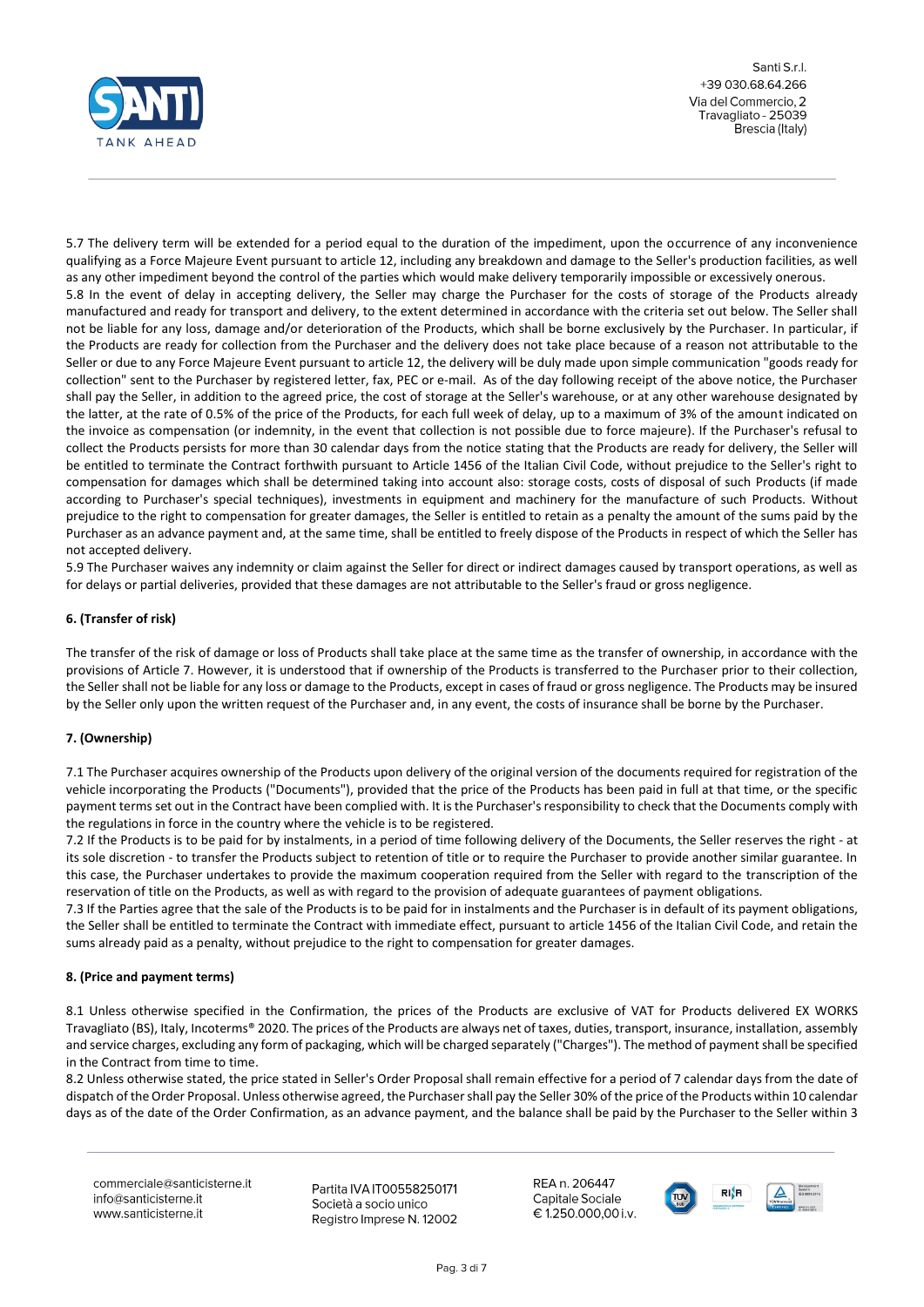

days as of the date of the Seller's notice that the Products are ready for delivery. In the event of non-payment of the advance within the term indicated, the Seller shall be free to withdraw from the Contract by sending the Purchaser a simple written communication by registered letter with return receipt or certified e-mail and to demand payment of a penalty equal to 1% of the contractually agreed price, without prejudice to the right to compensation for greater damages.

8.3 The price of the Products and any other sum payable to the Seller for any reason whatsoever shall be deemed to be due - net - at the Seller's domicile and shall not include expenses, which shall be borne by the Purchaser.

8.4 In the event of the Purchaser's failure to comply with the terms and conditions of payment, or in the event of Purchaser's financial difficulties occurring after the conclusion of the Contract, as well as in the event of the Purchaser's failure to make partial and/or total payment or to provide adequate security - if agreed - the Seller shall be released from any obligation to commence production and/or deliver the Products. This release applies both to Products covered by the unfulfilled Contract and to Products subject to other Contracts. In such cases, the Purchaser shall be relieved of its right to terminate the Contract and the Seller shall be entitled to demand immediate payment of the full amount due, without prejudice to its right to withdraw from the Contract and to retain - as penalty and without prejudice to its right to claim for further damages - any sums already paid by the Purchaser.

8.5 The Purchaser may only rely on any breach of the Seller's obligations or the warranty set out in article 9 below if it has made all payments due; any breach of the Seller's obligations shall not entitle the Purchaser to suspend or delay payments.

8.6 Any delay, even partial, in making payments within the agreed terms will result in the waiver of the guarantee referred to in article 9 until the overdue payments are settled, as well as the automatic charging of interest, without prior notice, at the rate calculated on the basis of the legal rate in force in the Seller's country, increased by three points.

8.7 Payments shall always be made in currency which is legal tender in Italy. The Purchaser agrees that any change in economic and market conditions, currency fluctuations, interest rates and the like in the Purchaser's country at any time shall not constitute or be construed as constituting force majeure and/or an unreasonable burden releasing the Purchaser from its contractual obligations to the Seller. Accordingly, the Purchaser shall bear any detrimental consequence and/or loss caused by any such event or circumstance until full and complete performance of any Contract.

8.8 All payments due to Seller shall be made in cleared funds, without any deduction or set-off, free and clear of all taxes, duties, charges, contributions and withholdings of any kind now or hereafter imposed by any governmental authority, taxing authority or any other authority. If Purchaser is required to make any deduction, Purchaser shall pay Seller any additional amount necessary to ensure receipt by Seller of the full price due and owing to Seller in the absence of such deduction.

# **9. (Warranty)**

9.1 The warranty is limited, at the Seller's exclusive and unquestionable discretion, to the repair or replacement of the parts of the Products which are defective due to design or manufacturing defects (provided that the design was exclusively carried out by the Seller without the design contribution of the Purchaser), excluding materials not produced by the Seller and parts subject to normal wear and tear.

9.2 Furthermore, the Seller shall not be liable for any lack of conformity of the Products and for any defects deriving, even indirectly, from any documentation, technical or otherwise, and from anything else supplied, indicated or requested by the Purchaser or by third parties who have acted in any capacity on behalf of the Purchaser.

9.3 The Seller shall not be liable for defects of conformity of the Products and for defects caused by the Purchaser's or any third parties' failure to comply with the precautionary rules and good practices in the field of maintenance, as well as in the event of accidents and use of the Products that does not comply with the prescriptions of the use and maintenance booklet. The Seller shall not be liable for non-conformity and for defects resulting from improper use of the Products by the Purchaser or from modifications or repairs carried out by the Purchaser without Seller's prior written consent or, in any case, for defects due to causes arising after the transfer of risk.

9.4 This warranty is valid for a period of twenty-four (24) months from the date of delivery and shall not be subject to any extension; it is understood that the Purchaser will lose the right to the aforementioned warranty if the use of the Products does not comply with the above criteria or if it is not possible to ascertain their conformity. The original warranty period shall apply to the individual components of the replaced or repaired Products.

Any repair or replacement carried out by the Seller shall never be intended as recognition of the existence and/or consistency of any defects. Repairs may only be carried out provided that the Purchaser grants and allows Seller and its appointed technicians unrestricted access to the location where the Products have to be repaired.

The warranty for replaced or repaired parts expires on the same day as the expiry of the warranty under Article 9.1, in accordance with the preceding paragraph.

The Purchaser must report the lack of conformity or defect of the Products to the Seller, specifying the nature of the defect in detail in writing, within the following deadlines:

commerciale@santicisterne.it info@santicisterne.it www.santicisterne.it

Partita IVA IT00558250171 Società a socio unico Registro Imprese N. 12002

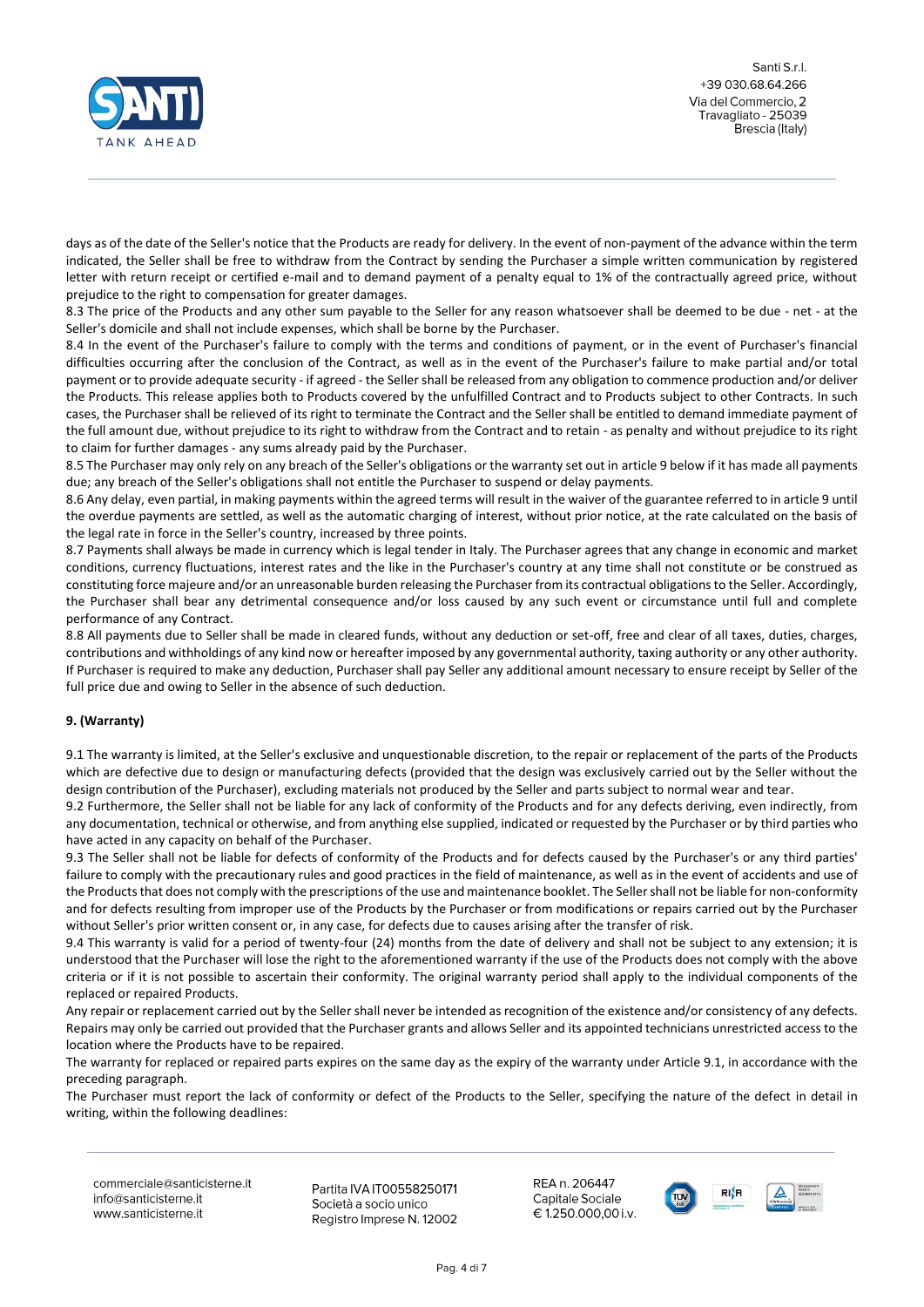

- within 8 calendar days of delivery of the Products in the case of apparent defects;

- within 8 calendar days of discovery in the case of hidden defects which become known after delivery and in any event within 12 months of delivery.

If the Purchaser fails to notify the Seller of the non-conformity/defect of the Product(s), the warranty referred to in this article shall not apply. This warranty will not apply in the cases provided under articles 8.6 and 9.10, or if the Seller has requested the return of the defective part of the Product at its own expense and the Purchaser does not return said part within fifteen (15) calendar days of replacement.

9.5 In order for a claim to be admissible, the Purchaser must prove in writing the validity and effectiveness of the warranty, the correct storage, installation and use of the Products, as well as provide the Seller with adequate documentation proving the defects/defects. It is understood that any claims will not allow the Purchaser to suspend or delay payments due to the Seller.

9.6 Repairs and any other intervention on the Products will be carried out exclusively by the Seller or in workshops authorised by the Seller, under penalty of forfeiture of the warranty.

9.7 If the defective Products are to be returned to the Seller for repair, they must be shipped DDP (Delivery Duty Paid - Incoterms® 2020) to the Seller's premises and, in the same way, the Seller will return the Products to the Purchaser EX WORKS Incoterms® 2020 Seller's premises. 9.8 The warranty referred to in this article supersedes any and all warranties or liability provided for by law and excludes any other liability of the Seller however arising from the Products supplied; in particular, the Purchaser shall not be entitled to make any further claims for damages, not even for Product stoppage, price reduction or even partial termination of the Contract, for damage to reputation, loss of goodwill. Once the warranty has expired, no claim may be made against the Seller.

9.9 In the event of any breach of Seller's obligations, all remedies available under applicable law shall be excluded, except for the remedies of repair and replacement referred to above. It follows that the Seller shall not be liable to pay compensation for any actual damage and/or loss of profit, whether direct, indirect and/or consequential, whether to property or persons. The Seller's liability shall also be excluded in respect of any warranty obligations arising from laws or regulations in favour of the Purchaser, including any implied warranties for lack of conformity, merchantability and fitness for a particular purpose.

9.10 The use by the Purchaser of parts of the Products not manufactured and/or supplied by the Seller - and/or non-original spare parts combined with the Products of the Seller will cause a complete forfeiture of the warranty.

# **10. (Use of the Products and limitation of liability)**

10.1 Any use of the Products that deviates from the technical specifications indicated by the Seller or from the standards normally accepted by the market in relation to the type of Products must be agreed in advance with the Seller. Otherwise, the Seller will not be liable for the level of performance of the Products; in the aforementioned cases, the guarantee for defects and/or non-conformity of the Products is excluded as well.

10.2 The Purchaser shall obtain, at its own expense, all certifications and/or licences required by the laws and regulations of the country and/or place of destination of the Purchaser, in order to ensure that the Products and all their parts and components are fully compliant with the technical and safety standards and requirements applicable in such places and may be imported there. Purchaser shall indemnify and hold Seller harmless against the costs of obtaining such certificates and licences and against all liabilities and other legal consequences arising from the total or partial lack of such certificates and licences.

10.4 The Seller shall not be liable for any damages arising out of the use of the Products by the Purchaser.

# **11. (Confidentiality obligations)**

Each party undertakes to keep secret and confidential, for the period as of the date of execution of each Contract until the end of the fifth year from the date of its complete performance, all information that should reasonably be considered confidential, including, but not limited to, technical and commercial data concerning the Products and their development, data concerning quality, performance tests, prices and commercial conditions applied, financial information, sales and marketing plans, lists of customers and suppliers.

# **12. (Force Majeure - Hardship)**

12.1 The occurrence of an event or circumstance ("Force Majeure Event") which prevents a party from performing one or more of its contractual obligations shall constitute a Force Majeure Event if, and to the extent that, the party suffering the event ("Affected Party") proves

(a) that such impediment is beyond its reasonable control,

(b) that the event could not reasonably have been foreseen at the time of the conclusion of the Contract, and

commerciale@santicisterne.it info@santicisterne.it www.santicisterne.it

Partita IVA IT00558250171 Società a socio unico Registro Imprese N. 12002

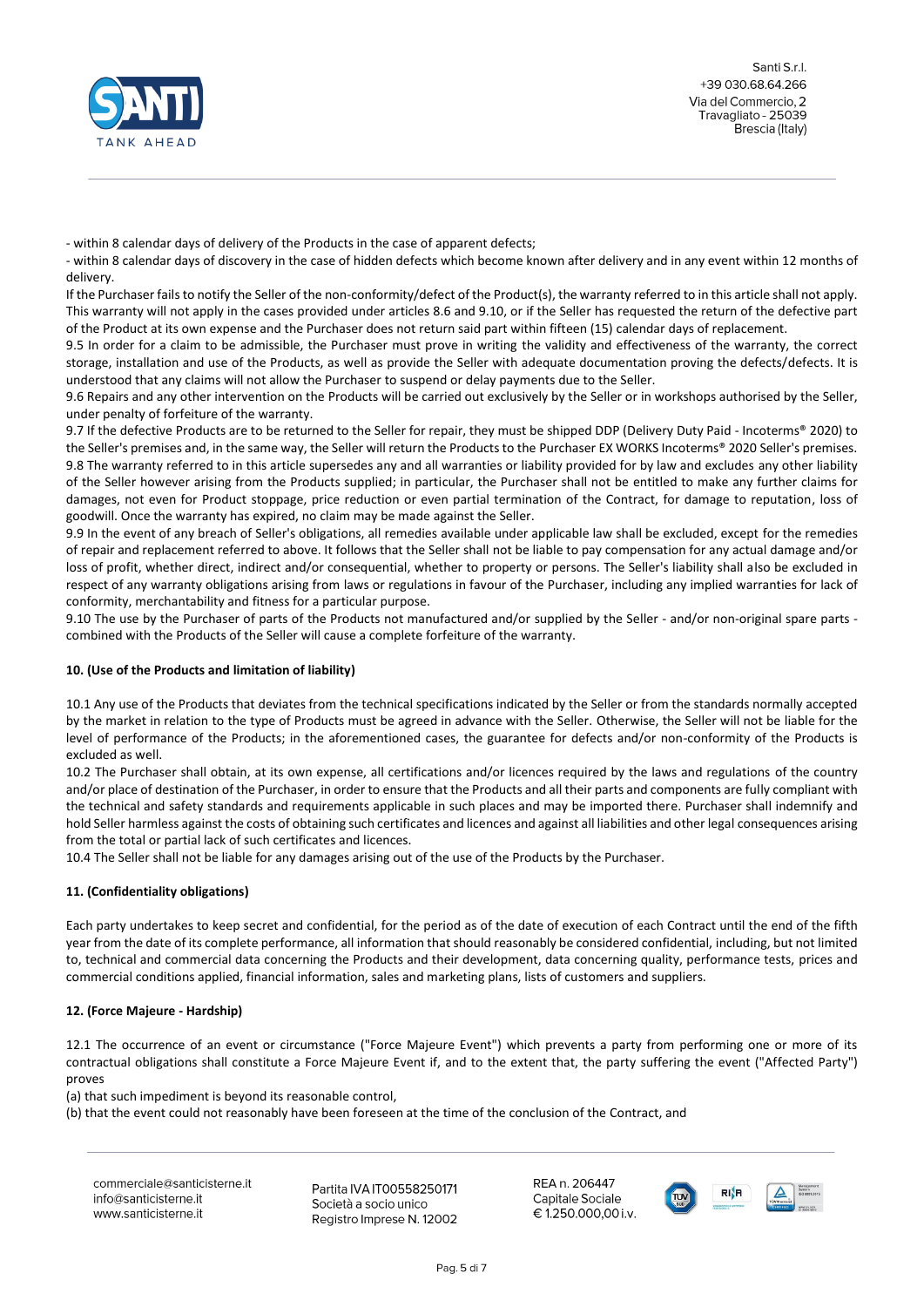

Santi Srl +39 030.68.64.266 Via del Commercio, 2 Travagliato - 25039 Brescia (Italy)

(c) the effects of the impediment could not reasonably have been avoided or overcome by the Affected Party.

12.2 If a party is prevented from performing one or more of its obligations by the non performance of a third party whose activity is necessary for the performance of the Contract (e.g. a strategic supplier who is in default of delivery), that party may rely on this clause and qualify as an Affected Party to the extent that the requirements of the preceding paragraph are satisfied in respect of both itself and the third party. In the absence of evidence to the contrary, the following events shall be presumed to satisfy the requirements of the preceding paragraph of this clause:

(a) war (whether declared or not), hostilities, invasion, acts of a foreign enemy, extensive military mobilisation;

(b) civil war, riot, rebellion, revolution, military force or usurpation of power, insurrection, acts of terrorism, sabotage or piracy;

(c) currency or trade restrictions, embargo, sanctions;

(d) acts of authority, whether lawful or unlawful, compliance with laws or governmental orders, jus superveniens, and administrative acts of disqualification, including expropriation, confiscation of property, requisition, nationalisation;

(e) epidemic, pandemic, natural disaster or extreme natural phaenomena;

(f) explosion, fire, destruction of equipment, prolonged suspension of transport, telecommunications or power;

(g) generalised social conflicts, in particular boycotts, strikes and lock-outs, white strikes, occupation of factories and buildings.

The Parties agree that any change occurring at any time with respect to economic and market conditions, as well as currency fluctuations and the like, in the place of the Purchaser's domicile shall never represent and/or be construed as a Force Majeure Event or a cause of hardship in relation to the Purchaser's obligations to collect and pay the Products. The Affected Party shall notify the other without delay of the occurrence of the Force Majeure Event.

12.3 In the event that this clause applies, the Affected Party shall be released from its obligation to perform its contractual obligations, any liability for damages or other contractual remedy for non-performance. The other Party may at the same time suspend performance of its obligations, if any, as soon as it has received the notice referred to in Clause 12.2 from the Affected Party.

12.4 If the effect of the impediment or Force Majeure Event invoked is temporary, the consequences referred to in the preceding paragraph shall occur only to the extent and for as long as the impediment prevents the Affected Party from performing its contractual obligations. The Affected Party shall inform the other as soon as the impediment ceases to prevent the performance of its contractual obligations and - at the same time - resume the performance of the Contract.

12.5 The Affected Party shall take all appropriate measures to limit the effects of the event invoked on the performance of its contractual obligations. If the duration of the alleged impediment has the effect of substantially depriving one or both Parties of what they could reasonably expect under the Contract, either Party may terminate the Contract by giving notice to the other within a reasonable period. The Contract may be terminated by either party if the duration of the impediment caused by a Force Majeure Event exceeds 90 days.

10.6 Without prejudice to Clause 5.1 in relation to price adjustments, if the Seller proves that:

a) fulfilment of the delivery obligation or obligations ancillary thereto has become excessively onerous due to an event beyond his reasonable control which he could not reasonably have taken into account at the time of conclusion of the Contract (e.g. the manufacture of the Products has become excessively costly or unexpectedly time-consuming due to exceptional market conditions resulting from extraordinary events); b) it could not have reasonably avoided the occurrence of such event or its consequences,

the parties shall negotiate in good faith alternative contractual terms (e.g. postponement of the delivery period) which would maintain the balance of the Contract's terms. If the parties are unable to agree on alternative contract terms, the Seller will be entitled to terminate the Contract.

# **13. (Privacy)**

The Seller informs the Purchaser that he is the Data Controller and that his personal data will be collected and processed in accordance with the methods and criteria provided for by EU Regulation 2016/679 and subsequent amendments and additions. The provision of the requested data is indispensable for the signing of these GSC and their processing is lawful and necessary for the performance of the possible contractual relationship between the Parties regarding the supply of the Products, pursuant to art. 6 of Reg. REG 2016/679. It should also be noted that the aforementioned data will be processed on paper and/or by automated means and may be communicated to parent, subsidiary and associated companies, bodies, consortia, banks and associations operating in Italy and abroad. The Purchaser may at any time exercise the rights granted to him under Articles 15 et seq. of EU REG 2016/679. By signing these GSC, the Purchaser expresses his consent to the processing of his personal data.

# **14. (Exclusive jurisdiction)**

commerciale@santicisterne.it info@santicisterne.it www.santicisterne.it

Partita IVA IT00558250171 Società a socio unico Registro Imprese N. 12002